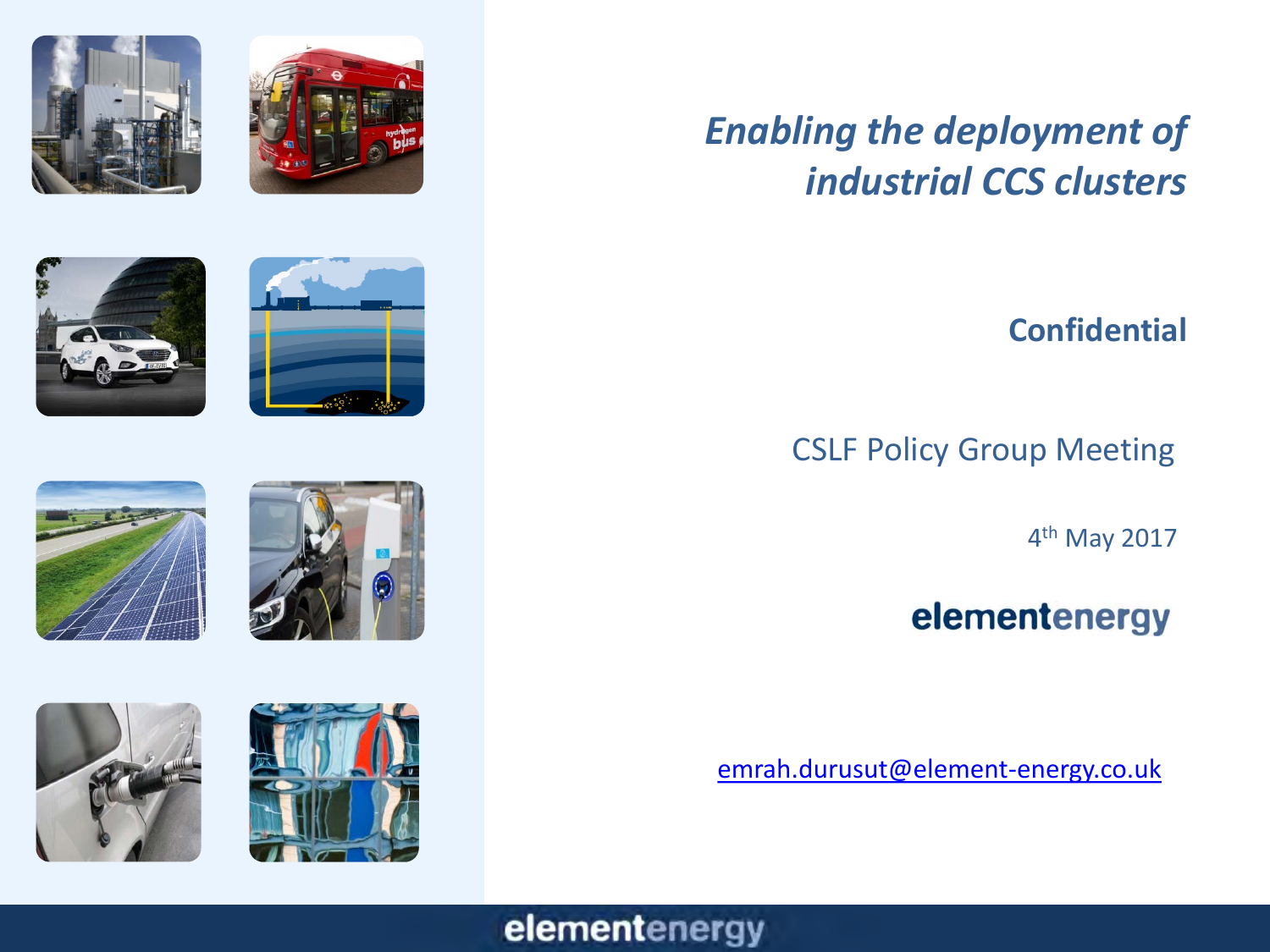### **Introduction to Element Energy**

- Element Energy is a **specialist energy consultancy**, with an excellent reputation for rigorous and insightful analysis across a wide range of low carbon energy sectors
- These include: **Carbon capture and storage, energy systems, energy networks, renewable energy systems, the built environment, hydrogen** and **low carbon vehicles**
- We apply **best-in-class financial, analytical** and **technical** analysis to help our clients intelligently invest and create **successful policies, strategies and products**

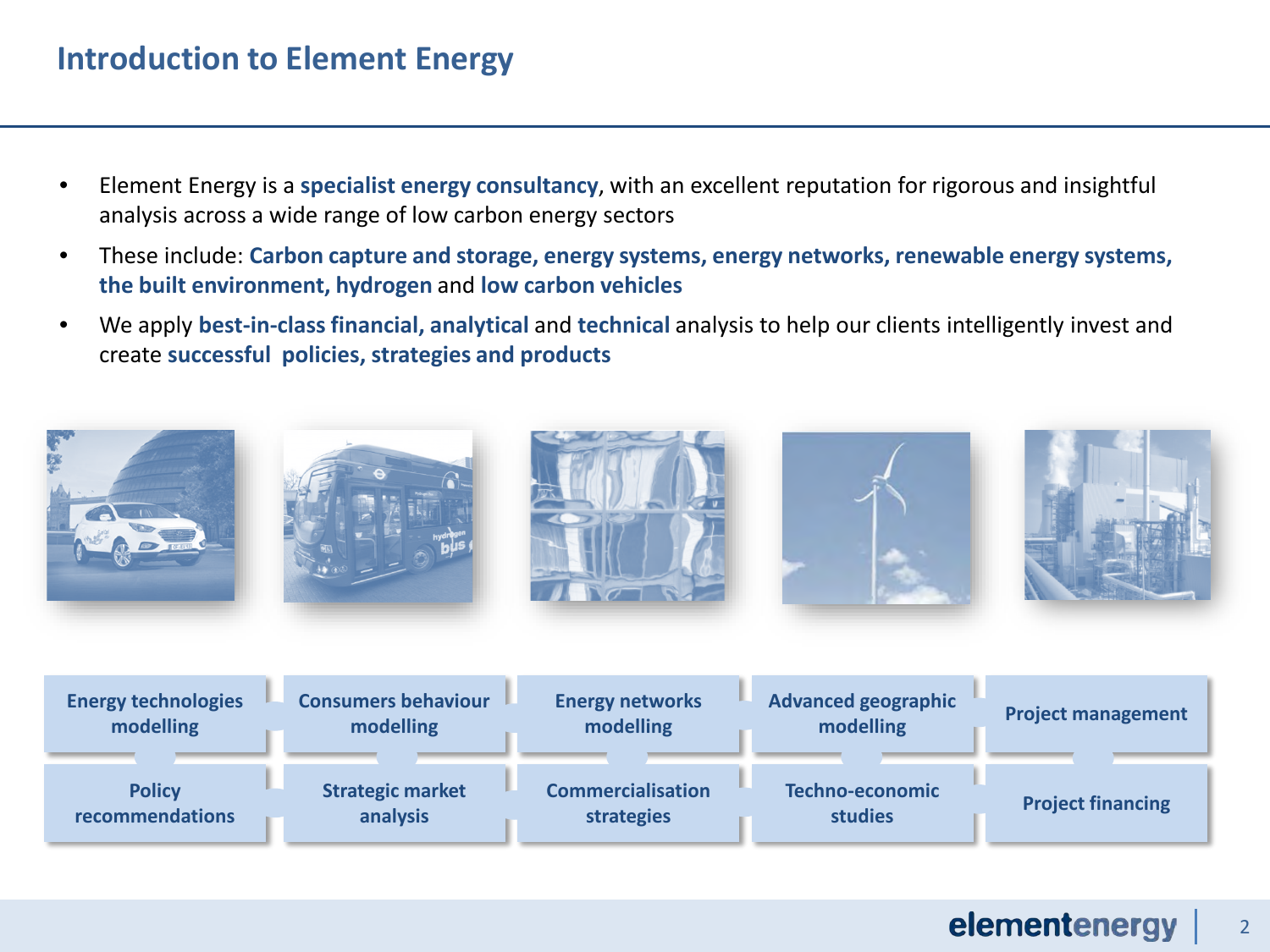This talk draws on insights from:

- **"Enabling industrial CCS clusters"** project for **IEAGHG** and **IEA CCS Unit**. The project aims to evaluate the commercial and economic arrangements needed to enable the deployment of industrial CCS clusters (Confidential – report is under review)
- **"CCS market mechanisms"** project for **a group of oil and gas companies**, which examined which market mechanisms are likely to be effective globally from both a government and industry perspective considering the issues inhibiting CCS deployment at scale (Confidential report has not been published yet)
- **"European funds and financing mechanisms for industrial CCS clusters in Europe" for European Climate Foundation** (Confidential – work in progress)

DISCLAIMER - all material presented today represents the view of the author, not clients, partners or stakeholders. The reports above are not publicly available yet so no specific results from our analysis will be presented today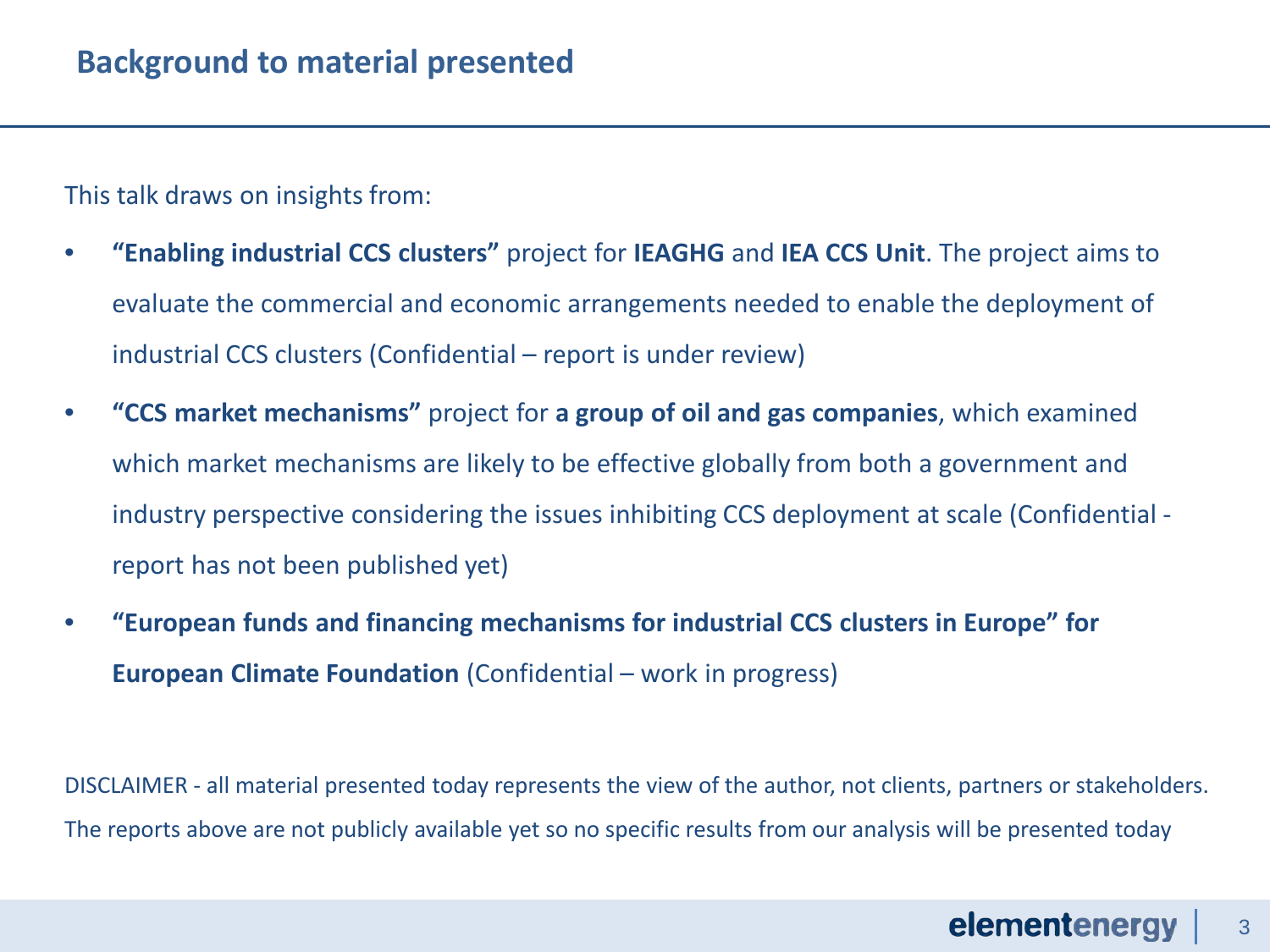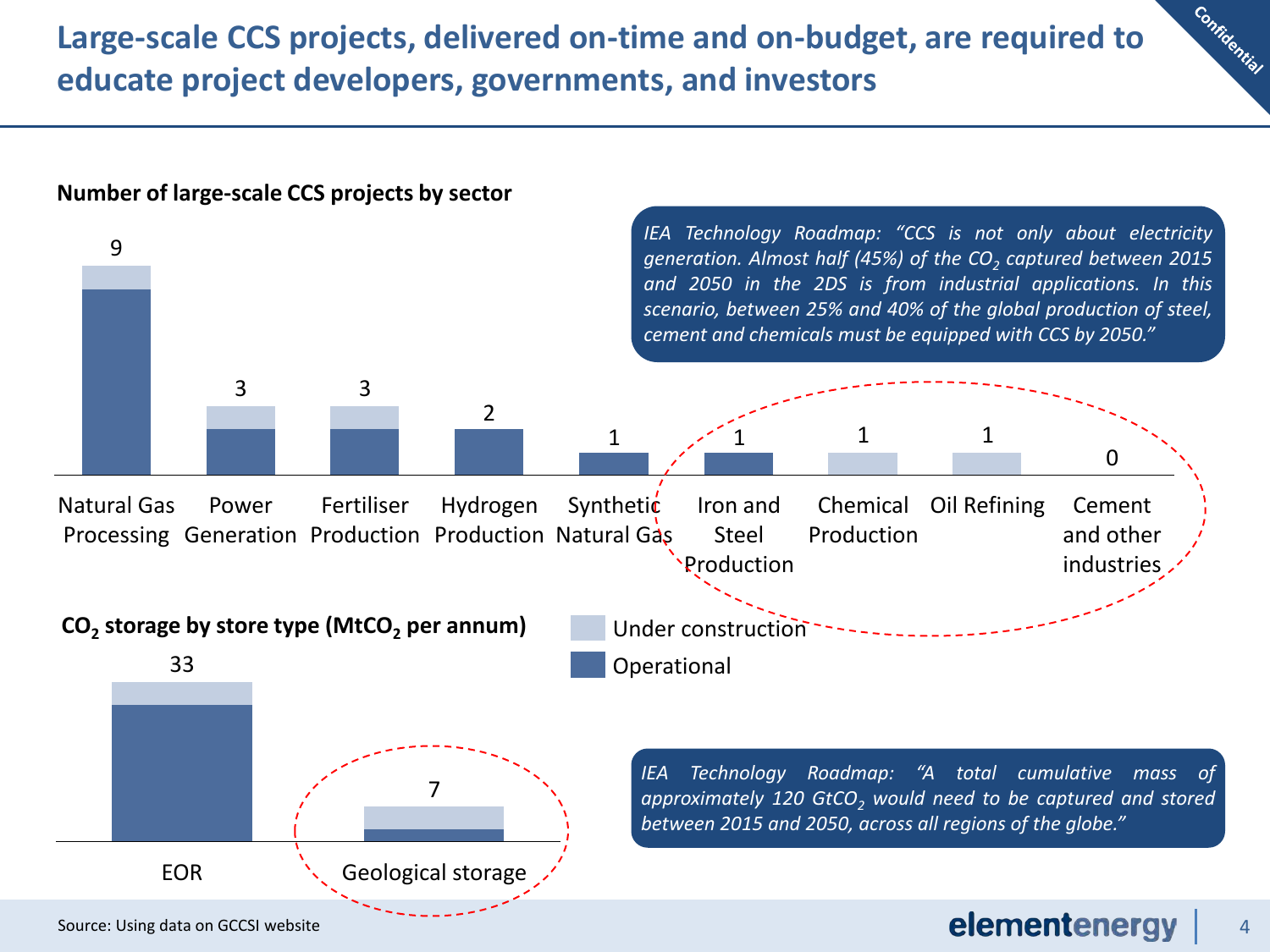### **Geographical inconsistencies in carbon pricing must be addressed to allow industrial emitters to pass the carbon cost onto consumers**



#### elementenergy 5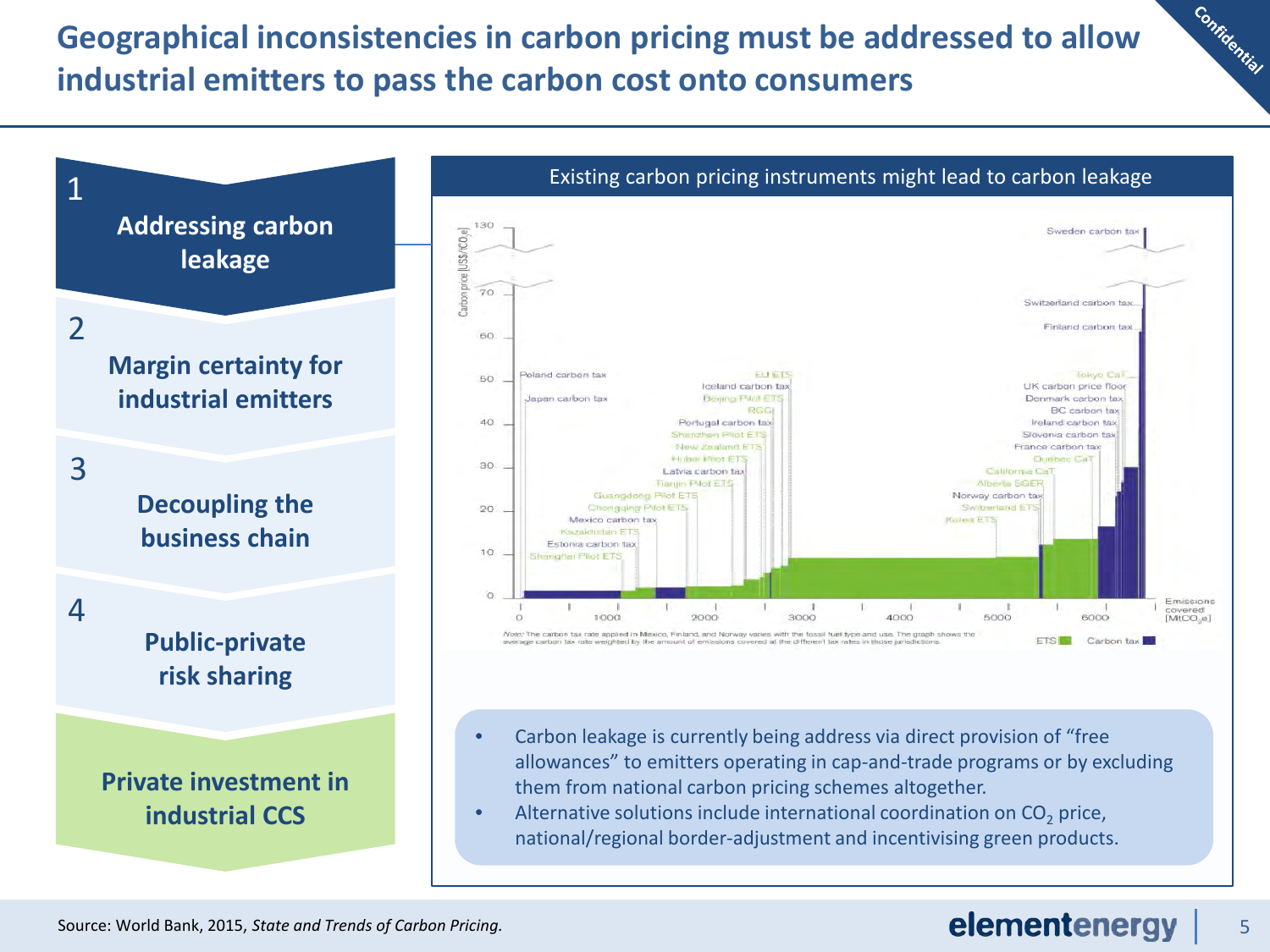**Revenue certainty is required to motivate private investment in industrial capture, and this can only be achieved through tailored subsidies**



#### elementenergy 6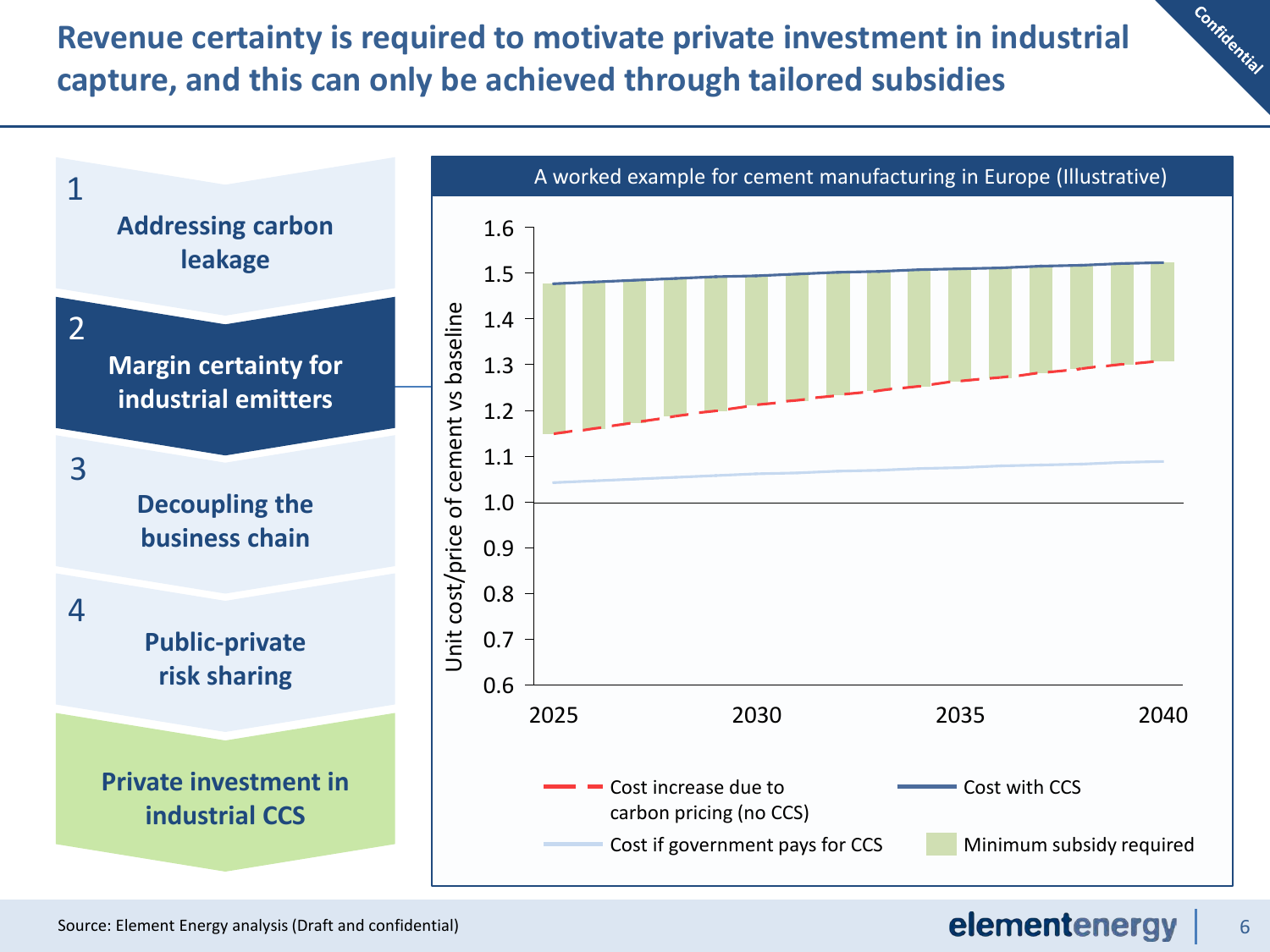### **Transport and storage must be delinked from capture businesses**

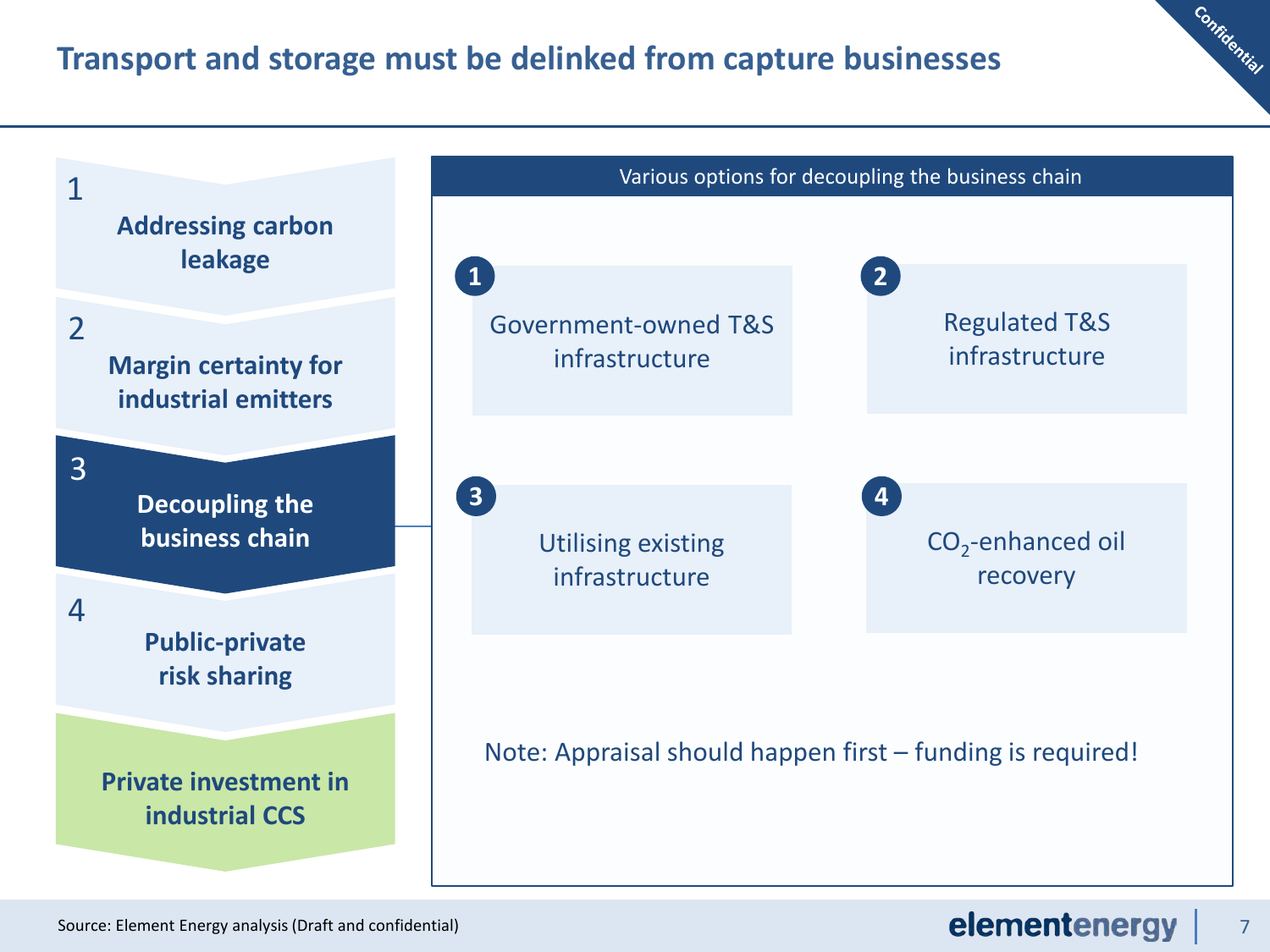### **Show-stopper risks require government back-stops**



|                |                                                                                  | <b>Illustrative show-stopper risks</b>                                                                                     | Suitable government mitigation                                                                                                                                                        |
|----------------|----------------------------------------------------------------------------------|----------------------------------------------------------------------------------------------------------------------------|---------------------------------------------------------------------------------------------------------------------------------------------------------------------------------------|
| $\overline{2}$ | <b>Addressing carbon</b><br>leakage                                              | Uncapped liability from CO <sub>2</sub><br>$\bullet$<br>leakage long after storage site<br>decommissioning                 | Back-stops or caps on the long-term storage<br>liability to enable a layered insurance approach,<br>where the storage operator can get insurance<br>coverage up to the capped amount. |
|                | <b>Margin certainty for</b><br>industrial emitters                               | <b>Emitter default</b><br>$\bullet$<br><b>Volume risk</b><br>$\bullet$                                                     | Volume guarantees reduce the loss experienced by<br>the T&S operator.                                                                                                                 |
| $\overline{3}$ | <b>Decoupling the</b><br>business chain<br><b>Public-private</b><br>risk sharing | <b>Storage failure after</b><br>$\bullet$<br>completion of development<br>phase (risk for the emitters)                    | Storage guarantees to provide minimum payments<br>in replacement of subsidy and carbon cost<br>avoidance.                                                                             |
| 4              |                                                                                  | <b>Risk of default on loan</b><br>$\bullet$<br>repayment makes project not<br><b>bankable</b>                              | Loan guarantees ensures project bankability<br>despite the low creditworthiness of some of the<br>project parties.                                                                    |
|                |                                                                                  | <b>Storage failure after</b><br>$\bullet$<br>completion of development                                                     | Grants to cover the cost of storage development,<br>potentially also of a back-up storage.                                                                                            |
|                | <b>Private investment in</b><br><b>industrial CCS</b>                            | phase (risk for the T&S<br>company)<br><b>Emitter unable to reach FID</b><br>$\bullet$<br>due limited capital availability | Grants to the emitters decrease the need for<br>external financing and the expected shareholder<br>equity contribution.                                                               |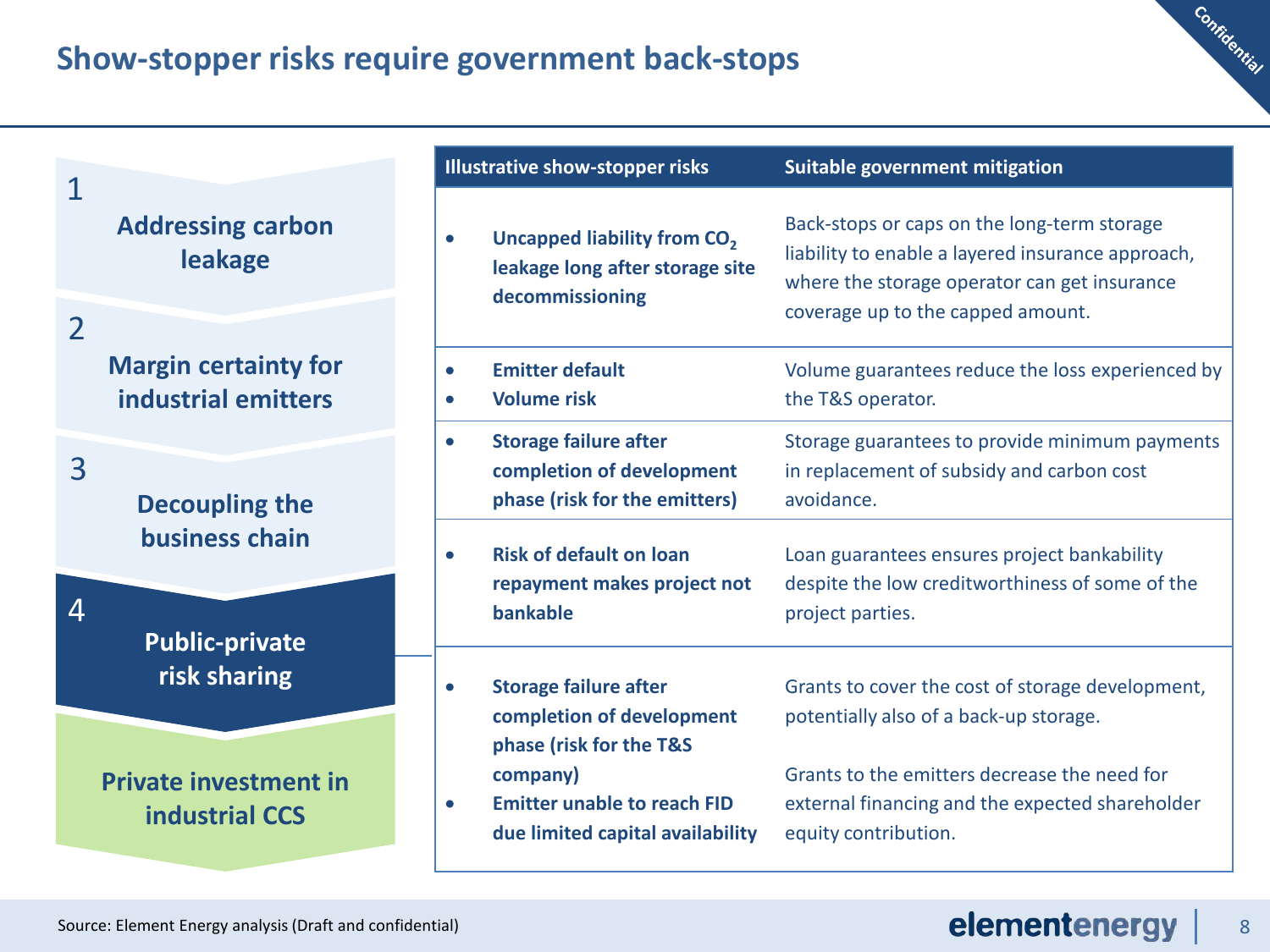## **Government has few options to preserve local industrial jobs**  while addressing the market undervaluation of CO<sub>2</sub>

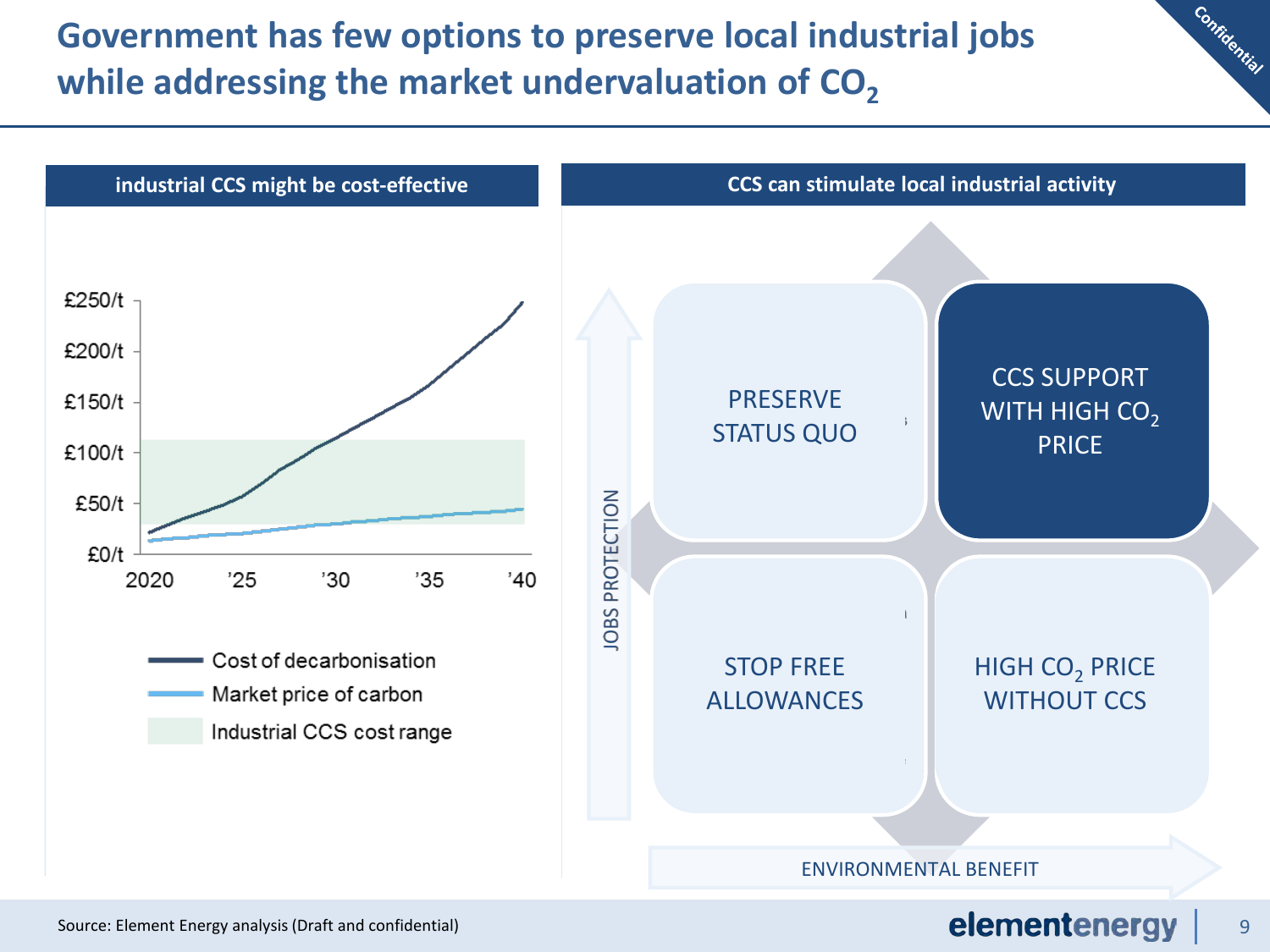### **Key messages for CSLF**

- **Clarify specific role(s) of CCS in each region considering decarbonisation pathways/timeline**
	- Power: Flexible gas generation in Europe, base-load coal plants in India, etc.
	- Industry: Iron & steel, cement, chemicals, H2, etc.
	- Bio-CCS to achieve negative emissions
- **Decide whether further demonstration/education is required for each application**
	- Limited experience in specific industrial applications and flexible gas generation
	- Significant storage appraisal requirement
	- Investors need confidence and cost/performance benchmarks

### • **Focus on value of CCS**

- Retaining industrial jobs
- Substantial tax revenues from fossil fuel production, which will go down without CCS
- Focussing only on low-cost "low hanging fruit" projects is not a long-term solution!

### • **Collaboration to enable timely deployment of CCS**

- International collaboration to deliver archetypal/benchmark CCS projects on budget, on time
- Public-private collaboration to implement successful CCS policies
- Similar to international collaboration on CCS R&D